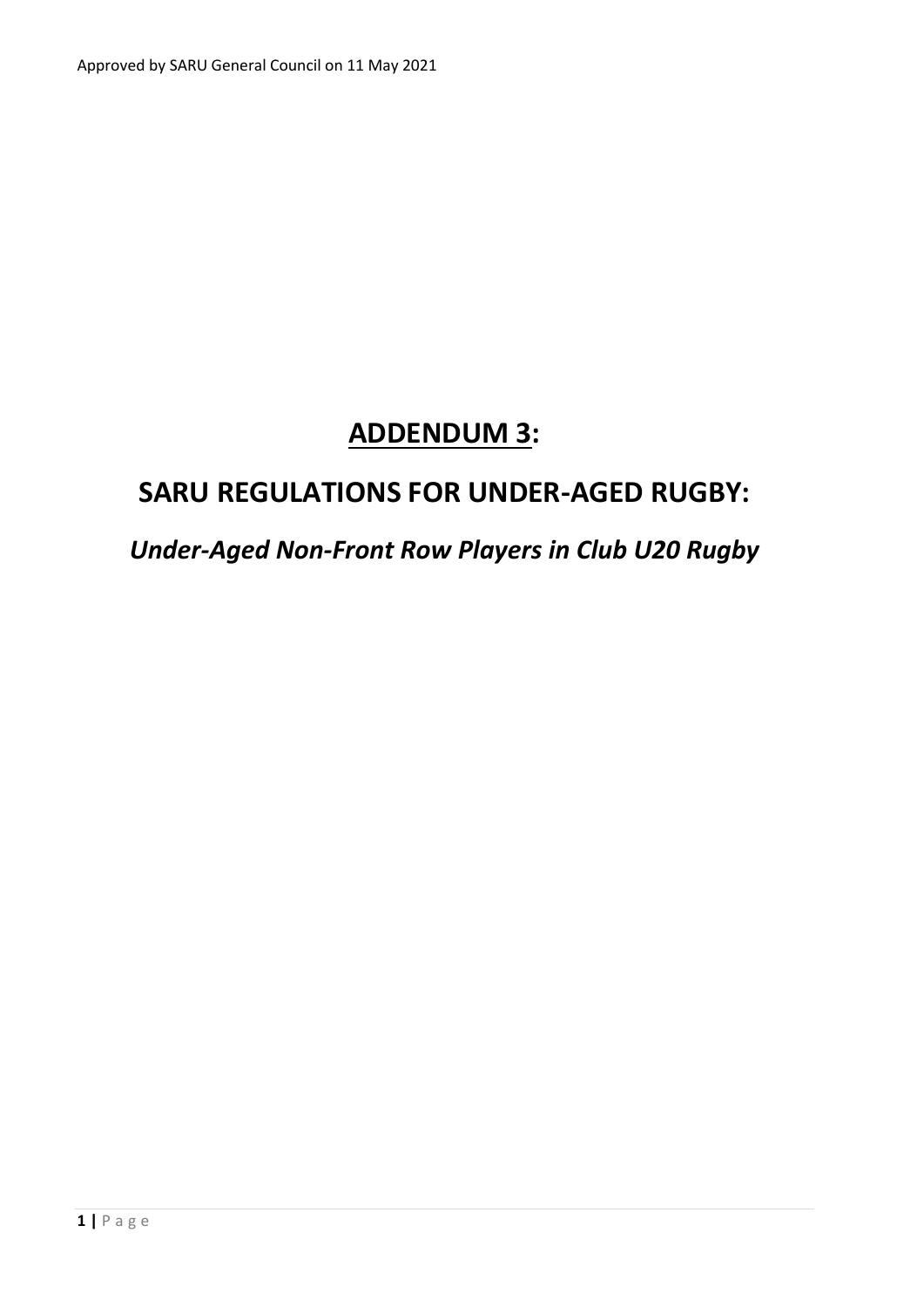#### **SARU REGULATIONS FOR UNDER-AGED RUGBY**

#### **ADDENDUM 3: Under-Aged Non-Front Row Players in Club U20 Rugby**

*Addendum 3, as per the above, applies to the following SARU Rugby Safety Regulations:* 

- *SARU REGULATIONS FOR UNDER‐AGED RUGBY: ADULT RUGBY*
- *ADDENDUM 2: SARU REGULATIONS FOR UNDER‐AGED RUGBY: SEVENS RUGBY*

In keeping with Clauses 9 and 10 of the same, additional consideration will be made in respect of Clause 1 of the *SARU REGULATIONS FOR UNDER‐AGED RUGBY: ADULT RUGBY*.

Clauses 1, 9 and 10 from the *SARU REGULATIONS FOR UNDER‐AGED RUGBY: ADULT RUGBY* are inserted directly below in italics for ease of reference:

*Clause 1* from the *SARU REGULATIONS FOR UNDER‐AGED RUGBY: ADULT RUGBY:*

*Players younger than 18 years old shall not be allowed to play U20 or senior rugby in any position, at any*  level of rugby under the auspices of SARU or any of its provincial unions, except as provided for in *regulation 5 below.*

*Clause 9* from the *SARU REGULATIONS FOR UNDER‐AGED RUGBY: ADULT RUGBY:*

*Any reference made with regards to age refers to the age of the player on the first day of January of the specific year in question e.g. if required to be 19 years of age, the player would have to be 19 years old on the first day of January of that specific year.*

*Clause 10* from the *SARU REGULATIONS FOR UNDER‐AGED RUGBY: ADULT RUGBY:*

*A province, club, rugby body or school shall adopt these regulations, and amendments thereto shall only be permitted if it is more stringent on its members.*

**Addendum 3** applicable to Clause 1 of the *SARU REGULATIONS FOR UNDER‐AGED RUGBY: ADULT RUGBY*:

- 1. Clause 9 of the **SARU REGULATIONS FOR UNDER-AGED RUGBY: ADULT RUGBY** applies to this Addendum 3
- 2. For additional clarity on Clause 9 of the *SARU REGULATIONS FOR UNDER‐AGED RUGBY: ADULT RUGBY* referred to above, and if applied correctly, for example, a player who is required to be 18 years old on the 1<sup>st</sup> day of January of that particular year in question, has to either be turning 19, or must have turned 19, during that year, which terminates on the  $31<sup>st</sup>$  of December. In other words, in this example, the player must be 19 on the  $31<sup>st</sup>$  of December of that year.
- 3. With the above clarification in mind, prior to a 17-year old player, who turns 18 years old during the year in question, as per Clause 9 of the *SARU REGULATIONS FOR UNDER‐ AGED RUGBY: ADULT RUGBY* and Clause 2 of this Addendum, being selected to a squad in any nonfront row position only, in a Club U20 or Community level U20 rugby league, competition or match, and before participating in any training activities relating to such squad, the following process must be followed and documentation must be obtained, kept on file/record, and must be controlled for and signed off by the Provincial Rugby Union to which the Club is affiliated: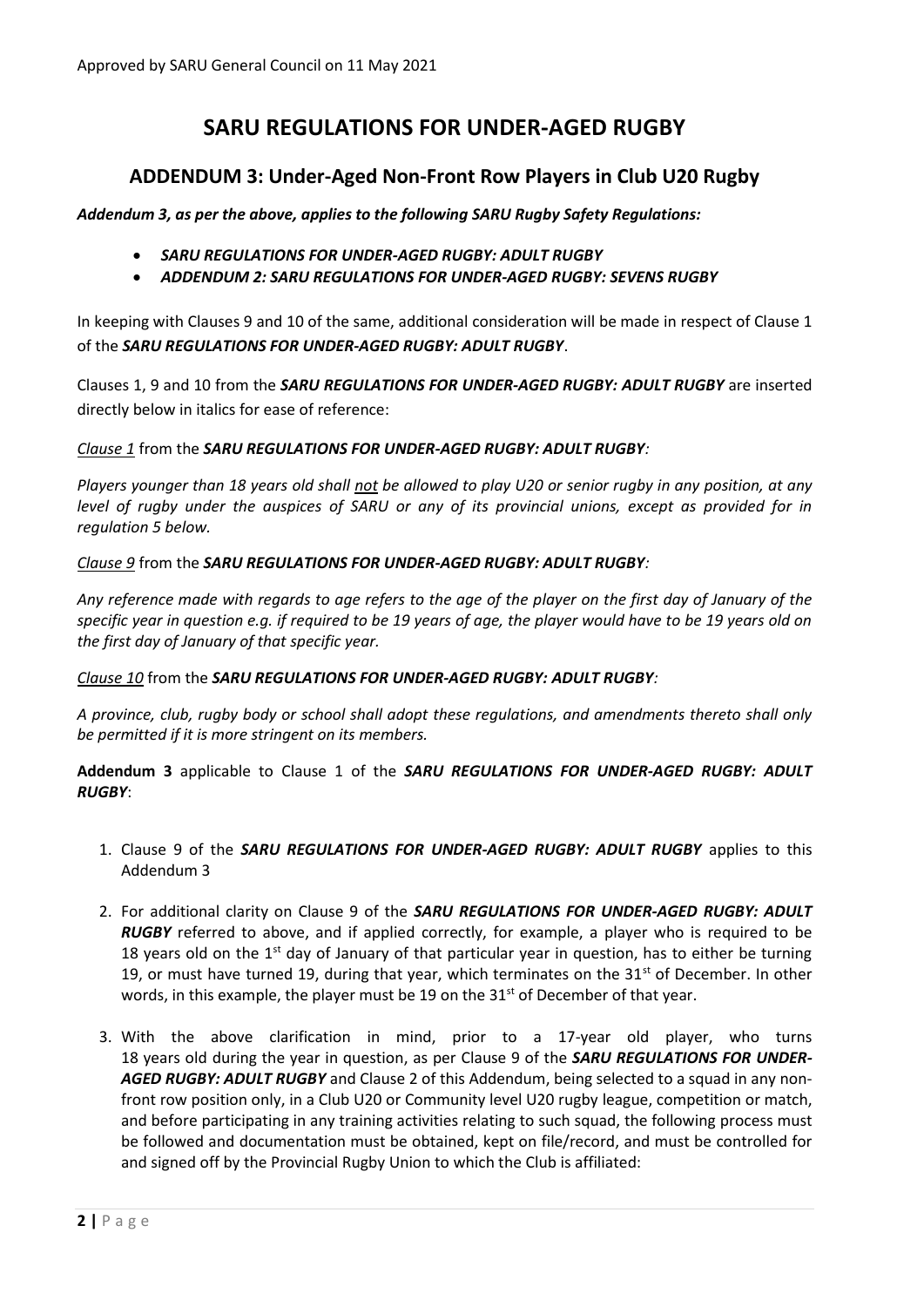- 3.1 Voluntary assumption of risk and an indemnity signed by the player (*standardised document required*);
- 3.2 If younger than 18 at the time of application, and in keeping with Clause 6 below, the parents or the legal guardian of the player have/has to consent in writing and sign an indemnity form (*standardised document required*);
- 3.3 Written confirmation from a Sports Medical Practitioner that the player is in an appropriate physical condition and is medically suited to play Club U20 or Community level U20 rugby only, in the non-front row position(s) applied for, and this shall include a complete rugbyspecific medical assessment and report, and an official clearance letter (*standardised documents required*);
- 3.4 Confirmation from a SARU accredited High-Performance testing centre alone has to confirm in writing that the player is appropriately conditioned to participate in Club U20 or Community level U20 rugby only, in the non-front row position(s) applied for, which testing data in any event shall not be less than the categorised reference data for those non-front row position(s) applied for, in a Club U20 or Community level U20 rugby setting. This reference data will be provided by SARU to the accredited High-Performance testing centres for their assessment of the players (*standardised documents required*);
- 3.5 Confirmation in writing from a qualified World Rugby level 2 rugby coach, or provincial rugby coach with an equal or better coaching qualification, that the player has the requisite skills and experience to play safely in a Club U20 or Community level U20 rugby setting only, in the non-front row position(s) applied for, and that they are at no more risk of catastrophic injury than those players who are eligible to be there (*standardised document required*);
- 3.6 The Provincial Rugby Union's General Manager of Amateur Rugby or equivalent position has to sign off on and confirm that these players have met the criteria stipulated above for participation in Club U20 or Community level U20 rugby, in the non-front row position(s) applied for (*standardised document required*).
- 3.7 The standardised documentation templates required in Clauses 3.1, 3.2, 3.3, 3.4, 3.5 and 3.6, will be provided to the Provincial Rugby Union for use in obtaining the above. Only these signed off documents, where applicable, will be deemed as acceptable.
- 3.8 The player shall not be allowed to participate in any training session or match for an intended Club U20 or Community level U20 rugby squad or team until the aforementioned documentation is on record at the respective Provincial Rugby Union's offices.
- 3.9 The above waiver application process and clearance for under-aged players to play in Club U20 or Community level U20 rugby only, is not available to any front row position(s), and is only available to non-front row position(s)